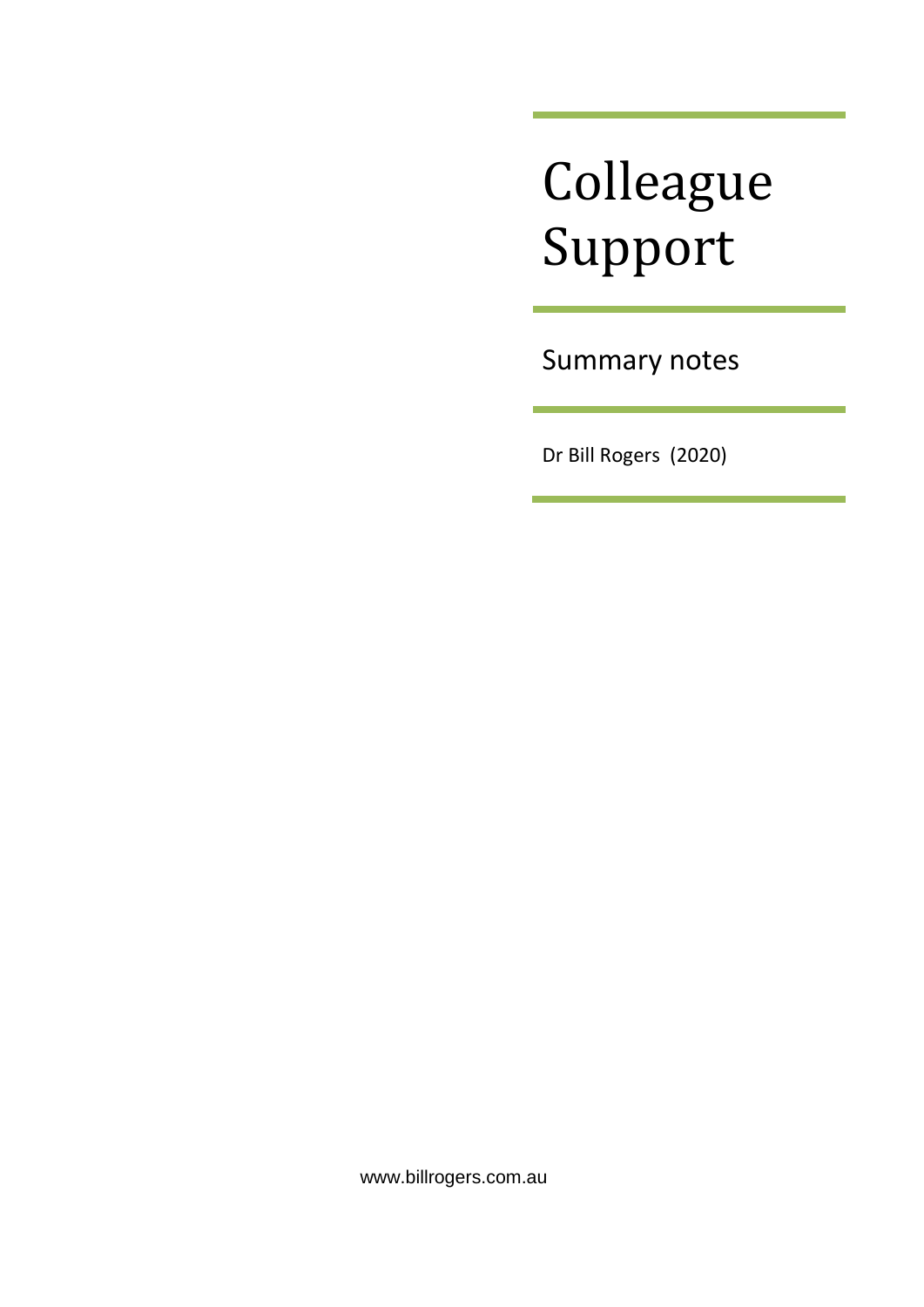# Colleague Support : Making a Difference

Teaching can sometimes be a 'lonely' profession. We teach in a smallish room, with 25 – 30 'minors' six periods a day, day after day, week after week ...

When the 'breaks' come we rush off for a tea or coffee, or 'yard duty'\* or – perhaps – another meeting. For the better part of the day we are – effectively – cut off from our adult peers; the very people whose support can make a difference to our professional and personal coping. Fullan and Hargreaves (1991) have described teaching as the 'lonely profession'. Rudduck (1991) has noted "…education is among the last vocations where it is still legitimate to work by yourself in a space that is secure against invaders." (p 31) Overstated? There is still some truth in these words. There are some teachers who view the in-class support of another teacher (even a T.A. coming in to give support!) as a kind of 'invasion' of their professional place/space ... (See Rogers, 2002).

We do work 'alone', though (hopefully) not as one who is 'lonely'. We come together – as teachers – through a professional connection. We arrive at a school largely by Education Department 'selection'; it is not always our 'chosen school'. We obviously can't always choose who we will work alongside and with; yet we will spend a third of our waking/working day with our colleagues. We have to make it work for our individual, and shared responsibilities. We have to make collegiality work for why we chose our profession in the first place and also for our wellbeing and morale in the *normal* stresses, strains and challenges of our profession.

There is significant and substantial research to demonstrate that the kind of (and degree of) colleague support available in a school is a critical factor in personal and social coping; in managing normative stress; giving assurance to our professional role; giving support in behaviour and discipline concerns and enabling our wellbeing to do our work as teachers. (Rogers, 2002 and 2012).

In research conducted on colleague support I have noticed that schools have varying *degrees of 'consciousness*' about colleague support. (Rogers, 2002). In some schools colleague support is incidental, *ad hoc*; dependent on particular dyadic opportunity from those one or two

Playground supervision to my UK colleagues. In Australian schools all teachers do playground supervision, lunch and wetday supervision, before and after school supervision ... We do not have 'mid-day supervisors'.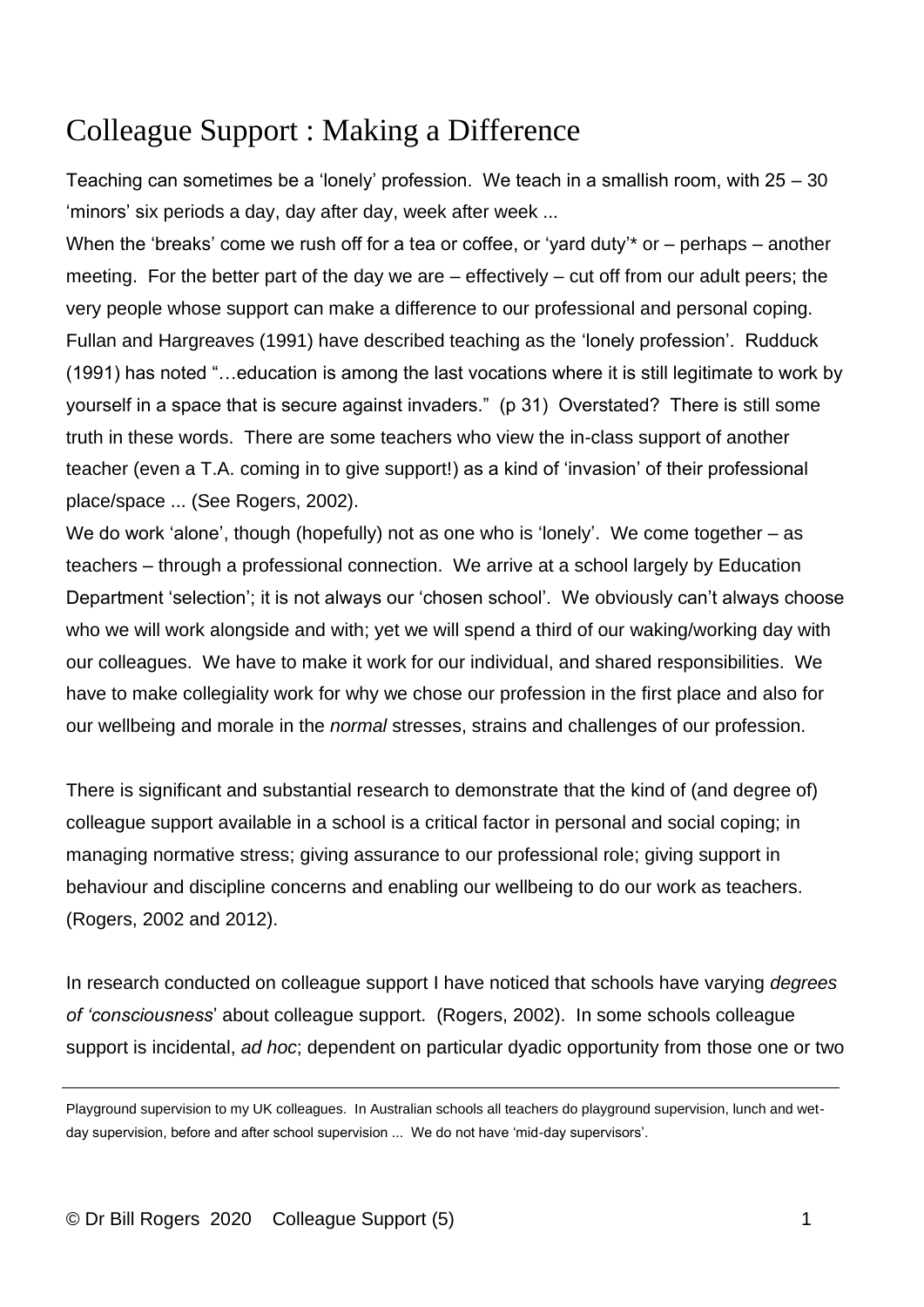colleagues you trust .... In schools with a 'low consciousness' of colleague support senior staff may be unaware of the need to *consciously* occasion and 'factor-in' 'opportunities' that specifically address the *espoused* needs of staff for support.

By 'espoused' needs I mean that the senior staff will genuinely discuss with colleagues *their concerns and issues that directly affect them in their day-to-day teaching and behaviour management.*



*Form follows function* in colleague support; the function of colleague support is the meeting of staff needs – as much as humanly and reasonably possible their needs as a person, as a professional and a member of a collegial community. We all have fundamental human needs to feel valued, affirmed and to belong; we also have a need to be treated as a professional and supported as a professional. When schools create – *and enable* – 'forms', 'processes', 'plans and 'policies', such 'forms' can provide some 'structure' to both the moral and professional support we all value in our workplace.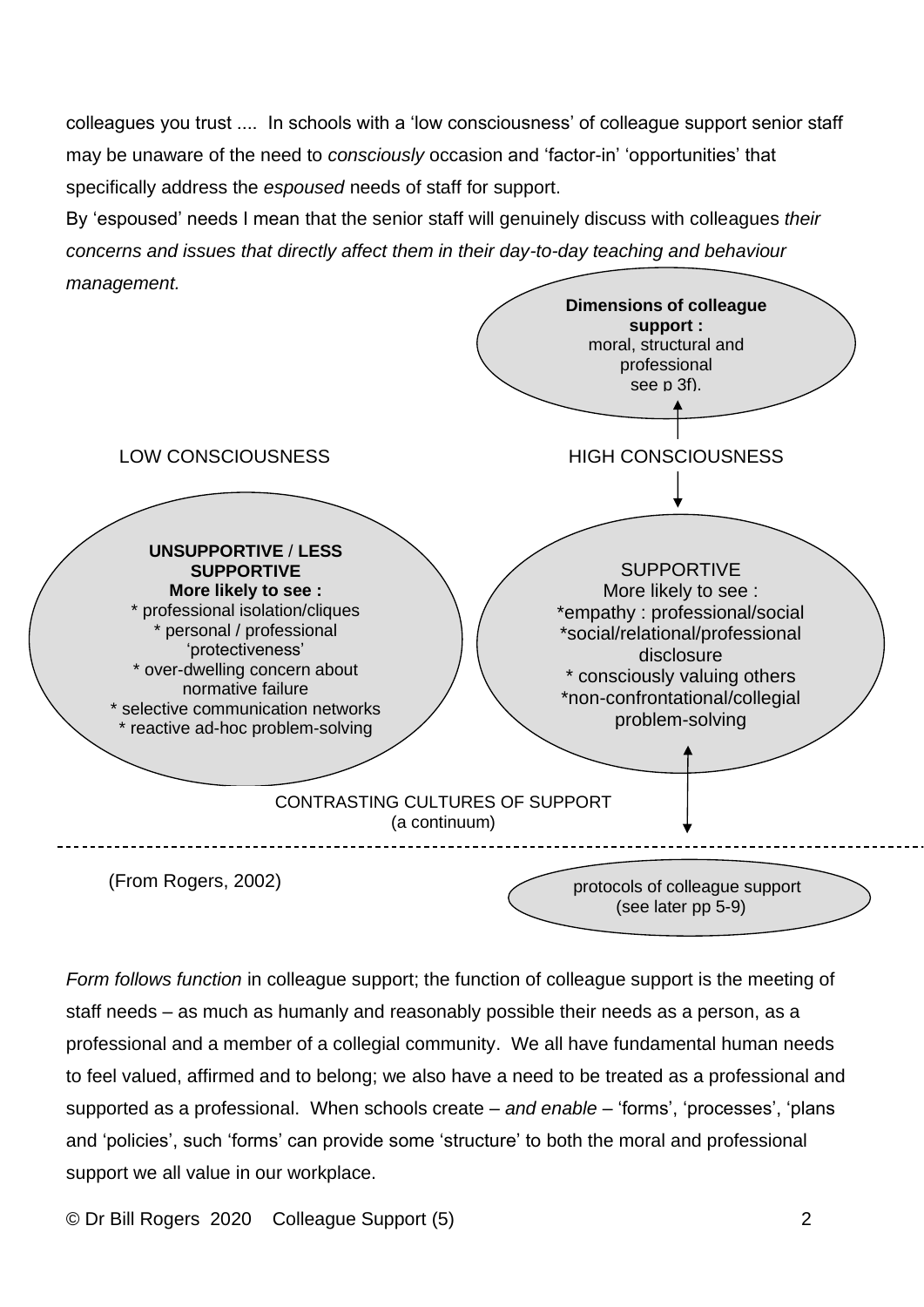If staff are genuinely consulted and involved in the development of these 'forms', staff feel both valued and supported; they believe their needs are being acknowledged and affirmed. As such they are more likely to cope more effectively in their day to day work. Just to give one example here, when a school has a well-developed *whole-school approach to behaviour leadership, management and discipline* teachers note they believe and feel :-

- $\div$  A shared sense of collegial focus in what respectful behaviour leadership and discipline can actually – and realistically – mean, in our day-to-day practice (Rogers, 2002/2006b/2012).
- $+$  They have clear and shared aims and practices for day-to-day behaviour leadership. This gives assurance in focus and direction of day-to-day behaviour management and discipline.
- That they have clear plans *that focus behaviour management at the classroom level, at the duty-of-care level beyond the classroom* (eg playground), *and for students at risk.*
- $+$  That they have assurance they will be backed-up in difficult management and discipline situations, and that such back-up is given without blame or censure (Rogers, 2006/2012).

### **Dimensions of colleague support**

Whenever I've discussed colleague support with teachers across a wide range of schools they commonly focus on the following 'dimensions' or aspects of colleague support :-

- 1. Colleague sharing, such as the sharing of ideas, resources, professional advice as well as the sharing of concerns/problems/challenges. Such sharing is often transitional, even *ad hoc,* but none the less regarded and valued for that. Teachers are busy people; the assuring word and confirmation we are 'on the right track' is highly valued in a busy day. Of course such collegial sharing also operates in more formal teamings when we discuss, problem-solve, review … and plan together.
- © Dr Bill Rogers 2020 Colleague Support (5) 3 2. Colleague support often enables staff when under normative stress of the day-to-day ... The sharing of common concerns, needs, problems can help reframe, give assurance, and reduce the stress of coping 'alone'. There are countless studies that illustrate how colleague support buffers the normative stress of teaching; reduces emotional exhaustion, increases and strengthens shared professional and collegial identity and enables productive problem-solving. Rogers (2002 and 2012). Of particular note in the research literature is that measures of physical and mental health – as they relate to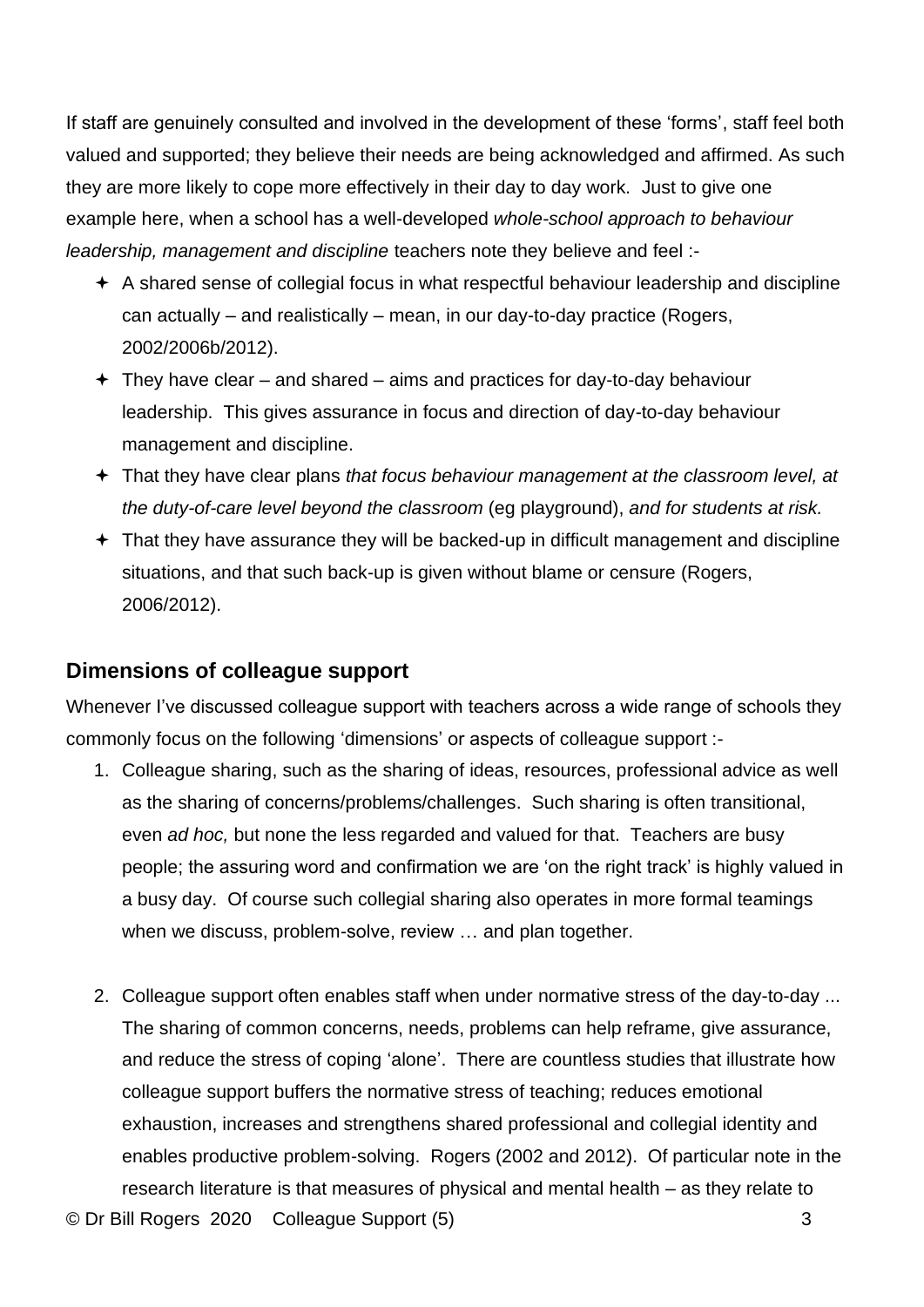stress management and coping – are positively correlated with how staff are supported by senior colleagues. Supportive leadership provides the professional assurance that underpins all other areas of staff management; it is the 'anchor variable' that can increase or decrease staff morale. Studies also show that in colleague cultures in less supportive schools – where any support is largely fragmented or affected by 'cliques' – genuinely sharing of concerns (particularly about behaviour and discipline issues) is tempered by how their concerns, challenges, problems will be interpreted by some senior staff. Staff in such schools are often concerned that such sharing implies that one can't cope, or is an inadequate (or worse) an incompetent teacher (in Rogers, 2012). As one colleague noted to me, "There's this ludicrous idea that when someone is really struggling we have this 'hands-off mentality' – just in case we do, or say, the wrong thing. It's stupid really especially when we *know* they need help." (Quoted in Rogers, 2002).

3. Professional support in supportive colleague cultures enables an individual teacher's on-going professional reflection and development; again based (hopefully) on espoused needs. In such cultures professional support includes on-going discussion (including 'formal' group contexts), collegial planning and development within one's professional role and responsibilities and the possibilities of mentoring support. Professional support also needs to include feedback, both the incidental encouragement feedback on one's teaching and management as well as more focused professional appraisal – *always based in elective, professional, trust*. Our collegial peers are a significant source of experience, knowledge and skill that can be shared through informal and team-based peer discussion through to elective peer mentoring and peer coaching (see Rogers, 2012).

These 'dimensions' of collegial support are obviously inter-related and the degree to which they are *consciously* encouraged- and modelled – (particularly by senior staff) determines how useful, dependable and effective such support can be. In the countless informal and formal discussions I have had with teachers and schools on this topic – and the research I have undertaken – I have also noted a clear underlying aspect that teachers affirm in a supportive school culture, that of 'no-blame' and 'non-preferential', selective, support. In a supportive collegial ecology staff felt, and believed, that they could share a range of concerns at both incidental and more 'formal'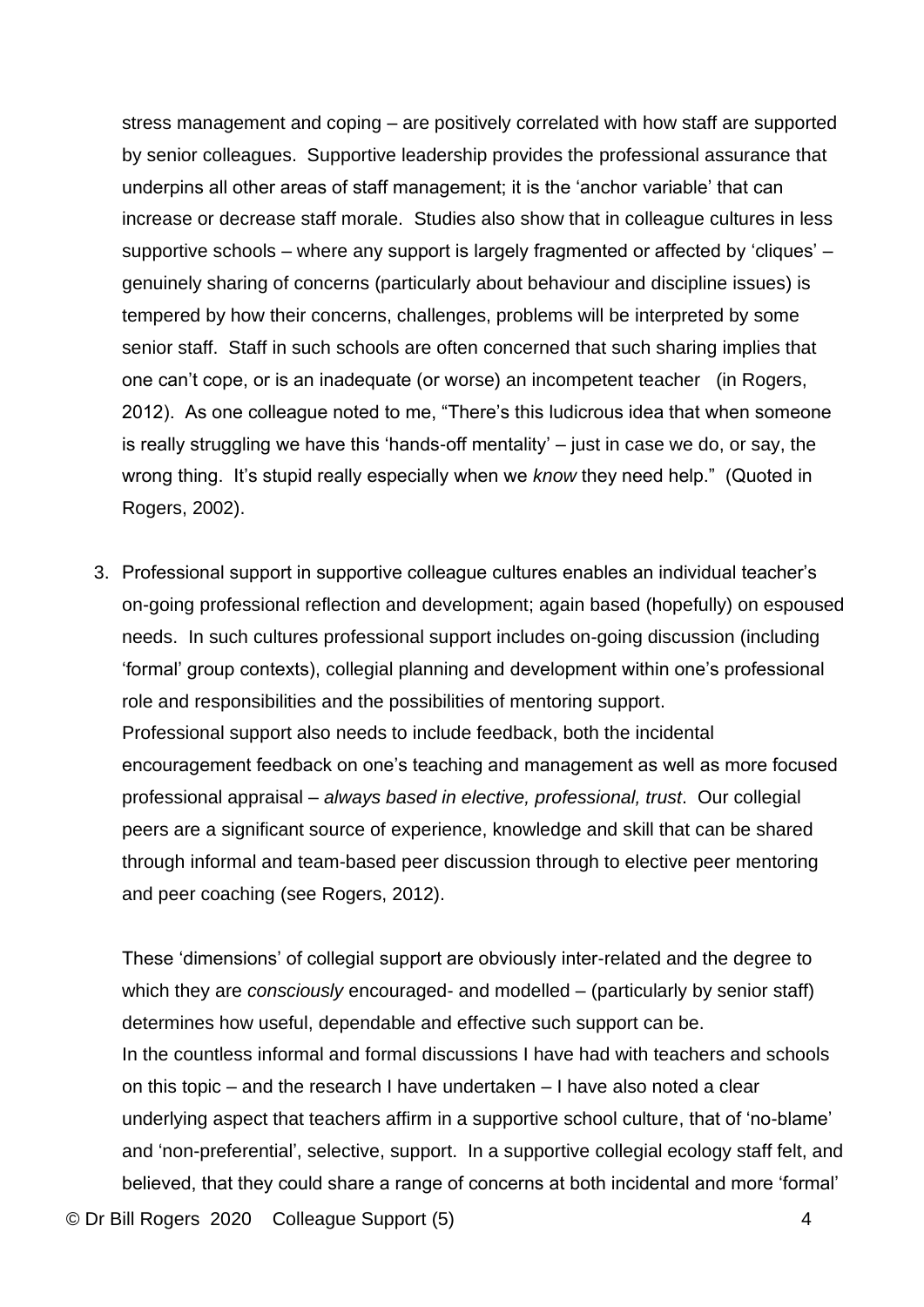levels without being perceived as inadequate or (worse) incompetent. In such schools the term 'struggling teacher' is not a simple pejorative; teachers did not believe that they had to cope alone in a kind of degrading survivalism. (Rogers, 2002 and 2012).

Fullan and Hargreaves (1991) describe how teacher exhaustion is affected by school culture :-

*One (kind of exhaustion) arises from lonely battles and unappreciated efforts, losing ground and growing and gnawing feeling of hopelessness that you cannot make a difference. The other type of exhaustion is the kind that accompanies hard work as part of a team, a growing recognition you are engaged in a struggle that is worth the effort and a recognition that what you are doing makes a critical difference for a recalcitrant child or a discouraged colleague. The former type of exhaustion ineluctably takes its toll on the motivation of the most enthusiastic teacher. The latter has its own inner reserve that allows us to bounce back after a good night's sleep. Indeed the first type of exhaustion causes anxiety and sleeplessness, while the second induces rest and regeneration of energy. School cultures make a difference in what kind of tiredness we experience.* (p 107)

## **'Protocols' of colleague support**

I have also noted that 'consciously supportive' schools are characterised by notable 'protocols' that both describe and, in a sense, delineate the ecology, and culture, of support present within a given collegial culture (Rogers, 2002).

© Dr Bill Rogers 2020 Colleague Support (5) 5 • **Mutual respect and mutual regard … the axiomatic, and deceptively basic 'variable'**, the treatment variable … We always remember how we *characteristically* treat others and, hopefully, vice versa ... Mutual trust, equality of treatment, 'no favourites', affirmation and assurance we're on the right track ... faith in others' abilities and an interest in their point of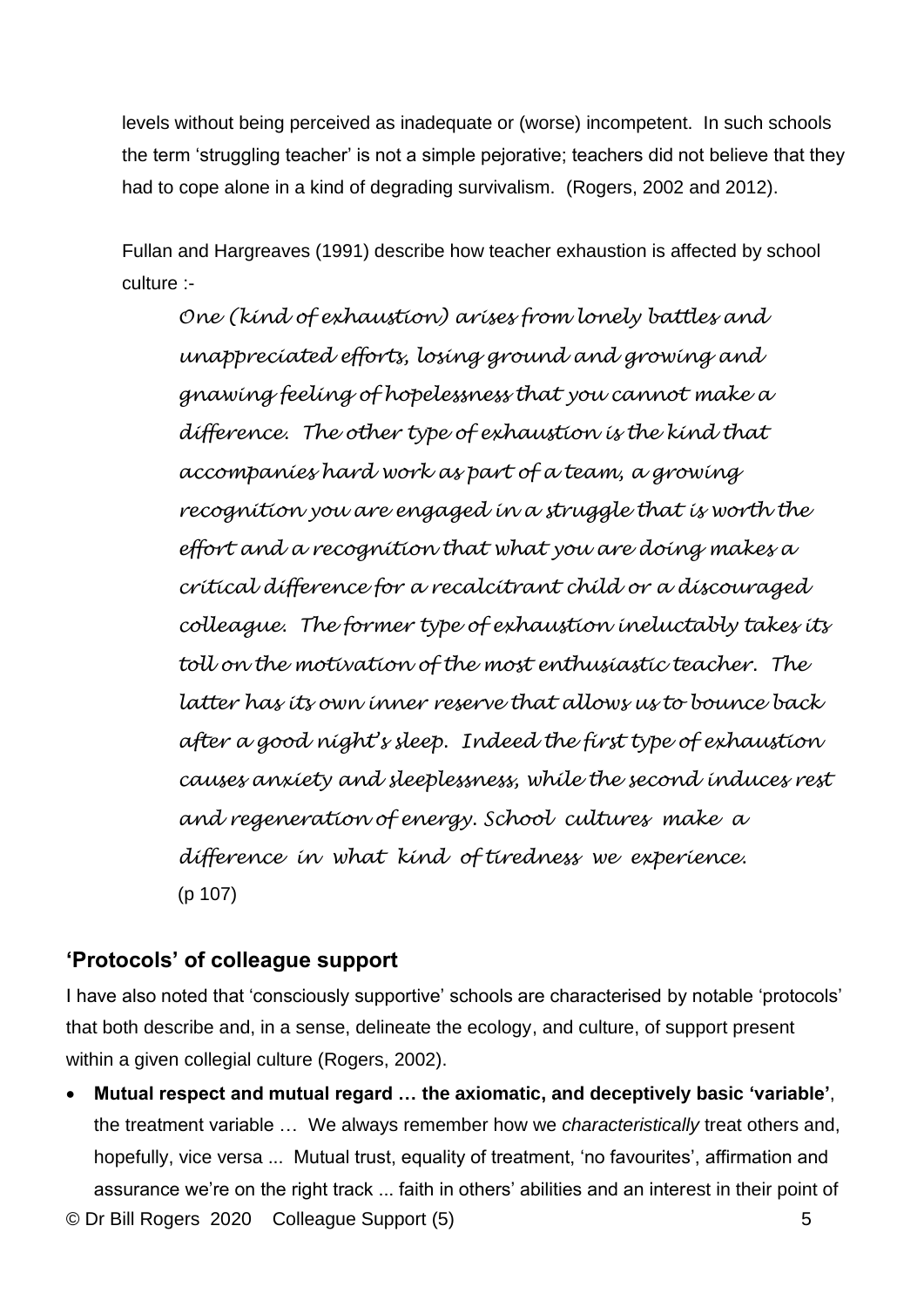view. At the very least it is professional civility. After all we don't have to like every colleague we work with, I do believe – however – we need to show civility, courtesy and basic respect to all.

• **Tolerance of – but not merely acquiescence to – fallibility in ourselves and others** : especially in areas where colleagues cope with uncertainty, normative failure and change. We won't always get it right; we forget, we 'fail', the worksheets weren't photocopied, the report wasn't in on time … our humanity at work ... From the bad-day-syndrome of tiredness and mistakes to Murphy's Law (or even O'Toole's Law :- 'Murphy was an optimist).' Humour often plays a part here. I have noted that supportive colleague cultures exhibit normative, shared, expressions of humour from staff banter, in-house jokes, the *bon mots*, the 'court jesters', even the wry smiles that give a 'coping edge'; a feeling of temporary uplift; a defusing of tension; a reframing of frustrating reality(!) Victor Frankl (a psychiatrist) interned in the Nazi concentration camps in Auschwitz, wrote of his experiences. He chronicles in *Man's Search For Meaning* 1963 how he and some of his fellow prisoners were able to find some meaning even in their suffering. One of the more remarkable sections of the book is where he addresses 'humour' …

'To discover there was any semblance of art in a concentration camp must be surprise enough for an outsider, but he may be even more astonished to hear that one could find a sense of humour there as well; of course, only a faint trace of one, and then only for a few seconds or minutes. Humour was another of the soul's weapons in the fight for self-preservation. It is well known that humour, more that anything else in the human make-up, can afford an aloofness and an ability to rise above any situation, even if only for a few seconds' (p 54).

Humour can give a shared identity in a stressful profession; we're in the same boat, going (roughly) in the same direction. [I add, here, that such humour does not include sarcasm, cheap shots, put downs ... even in so-called 'fun'].

Where a colleague's fallibility is *characteristic* then we do not simply, or merely, acquiesce. We need to address insensitive and unreasonable colleague behaviour in relationships and in their teaching and behaviour management. *Repeated* laziness, failure, blaming and unfair treatment of others is different from *normative fallibility* and will need to be challenged privately, professionally, respectfully within whole-school expectations about one's professionalism and our professional obligations in role.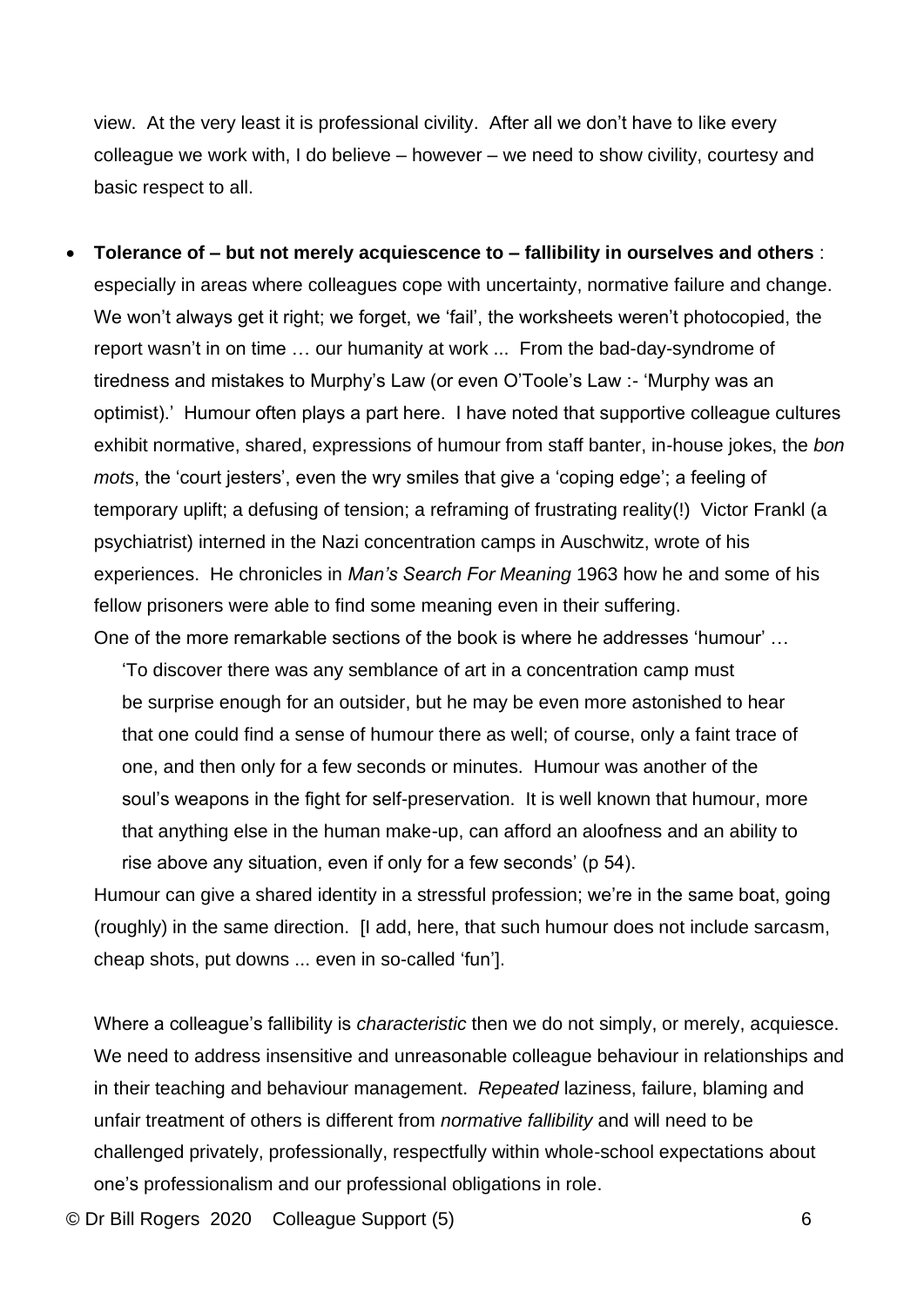Failure is normal in our day-to-day life and work, but failure is only meaningful if we learn from it. When we know where and how we fail, (particularly where such failure is 'characteristic') with adequate and respectful support we can learn from such failure.

- **Watchfulness of, and mindfulness of, and for, one another** : 'perspective taking', 'looking out for one another', 'thinking of' - and 'acting for' - the 'common good' of our colleagues. As one colleague notes it "*it is bearing one another's burdens …"*; the reciprocity of good-will'. A colleague covers a class for us when we're running late (it happens ...); photocopies a worksheet when we're in a hurry and pigeon-holes it for us or emails it to us ...; notices our bad-day and makes a coffee; supportively notices when things are difficult and offers a 'collegial ear' and a 'collegial hand'.
- **Affirming, and maintaining, a non-competitive collegial ethos**.
- **Trust in** *both* **our colleagues and the supportive processes we develop** :- such as teaming, collegial planning, whole-school behaviour management policy and practice; trust in those 'forms' or '*structures' of support* that we have identified –collegially – that meet our common professional needs. Without basic trust (in our common professional role and for our common needs) it is difficult for a school to w*ork* collegially. Such trust implies reciprocal interdependency and – again – it is based in the same fundamental needs we all have as individuals and colleagues in our shared work.
- **Balancing the positive and negative features of school life and professional demands** : 'keeping the bigger picture in mind', 'living with uncertainty in the long haul …' (See later p 13).
- **Acceptance of difference in others** (within shared values, aims, practices …). We are clearly not all the same, in teaching style or leadership of our children. We can and should, however, – within natural differences – share *common values, aims in our practices, and commitment to whole-school policies and plans*. The days are long gone when a teacher could close their classroom door and simply 'do their own thing'. However (as noted earlier), when a teacher's *characteristic* teaching and management practices works against shared values/aims and practices, those teachers will need to be *professionally* (and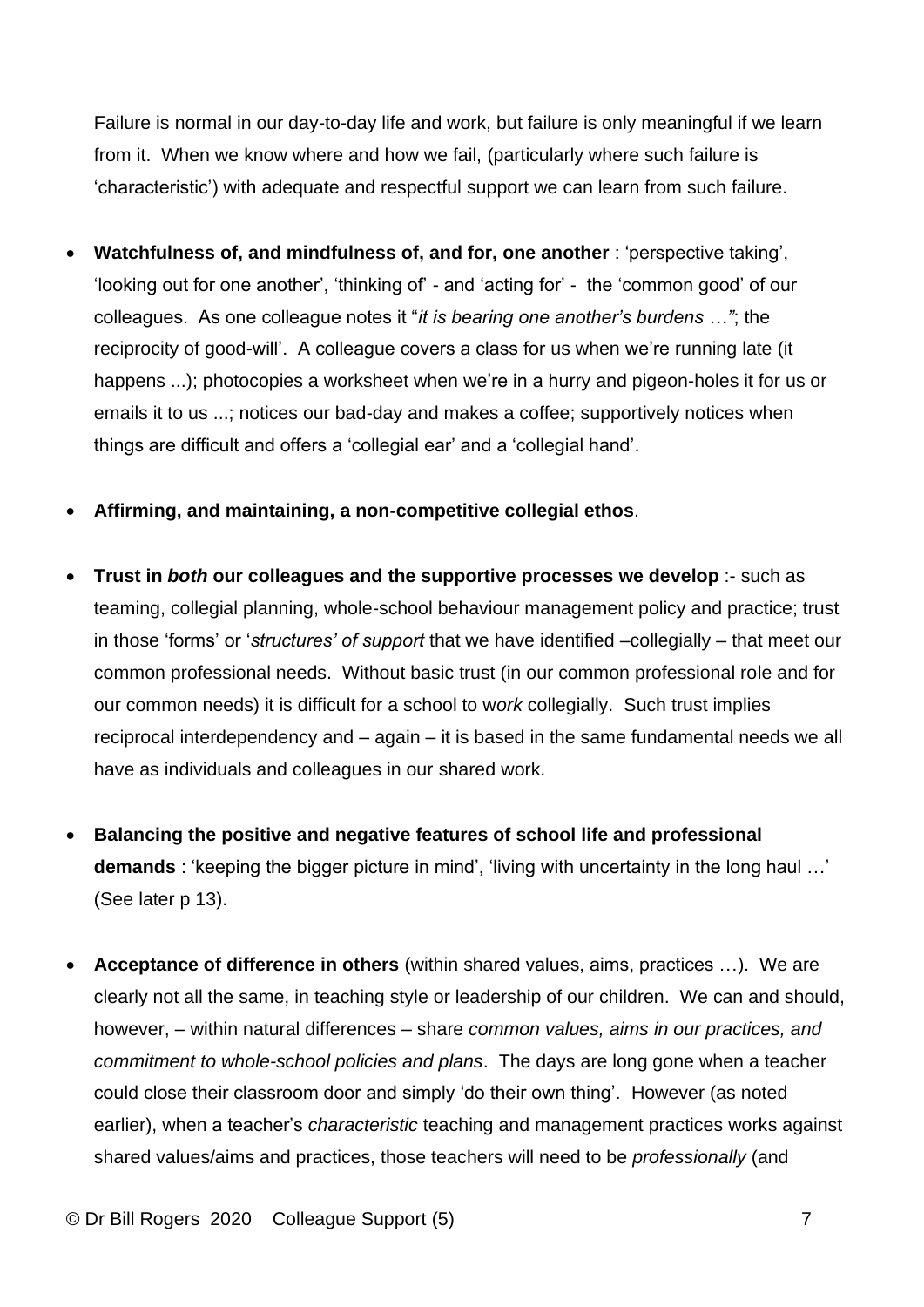supportively) addressed and challenged to work collegially *within a whole-school approach*. (Rogers, 2002 and 2012).

• **Shared professional assurance** : at the dyadic and transitional (ad-hoc) level; as well as the more involved team level. The need for assurance that one is meeting one's professional obligations and supporting shared values, aims and practices is important in our professional growth. This is where *elective* mentoring can be very valuable in one's professional self-reflection and growth. I have seen countless colleagues value and benefit from the direct, non-judgemental, supportive mentoring (Rogers, 2012). We can go for a long time in our teaching journey without that *direct* shared engagement, observation and feedback that *classroom mentoring* can provide.

Team planning, collegial problem-solving and analysis, whole-team (and whole-school) behaviour planning and policies are crucial to our collegial welfare and our shared professionalism. What mentoring can do, as noted earlier, is add that *direct awareness; grounded in where the teacher and students are in the classroom*. It is a form of shared professional awareness that is occasioned by mentor and 'mentee' working together in the natural setting of where (the) behaviour concerns actually exist (in the classroom) and to where support and concerted action has to be addressed.

- **Being purpose-driven rather than merely task-driven**. This feature of colleague support is the strongest when aspects of teaming are *functional, purposeful and on-going*. A notable feature of supportive collegiality occurs when the team's existence has meaning not just for meeting their professional obligations, and even the needs of the individuals in the team, but also for the school's purpose and mission.
- © Dr Bill Rogers 2020 Colleague Support (5) 8 • The certainty of uncertainty : we have a profession where the vagaries and vicissitudes of challenging students and (sometimes) challenging parents crop up alongside the reasonable smooth running of a 'typical teaching day'. We obviously cannot control all the variables and factors that make up a complex community like a local school. The 'certainty of uncertainty'; this seemingly paradoxical statement reminds us that things do not always go to plan – certainly in day-to-day teaching. This does not delimit the obvious and essential need to plan, structure, develop policy and seek to manage our 'part' of the world as teachers with some reasonable consistency. It does, however, reduce the unrealistic, and stressful, striving for simplistic perfection. As Henry Louis Mencken (the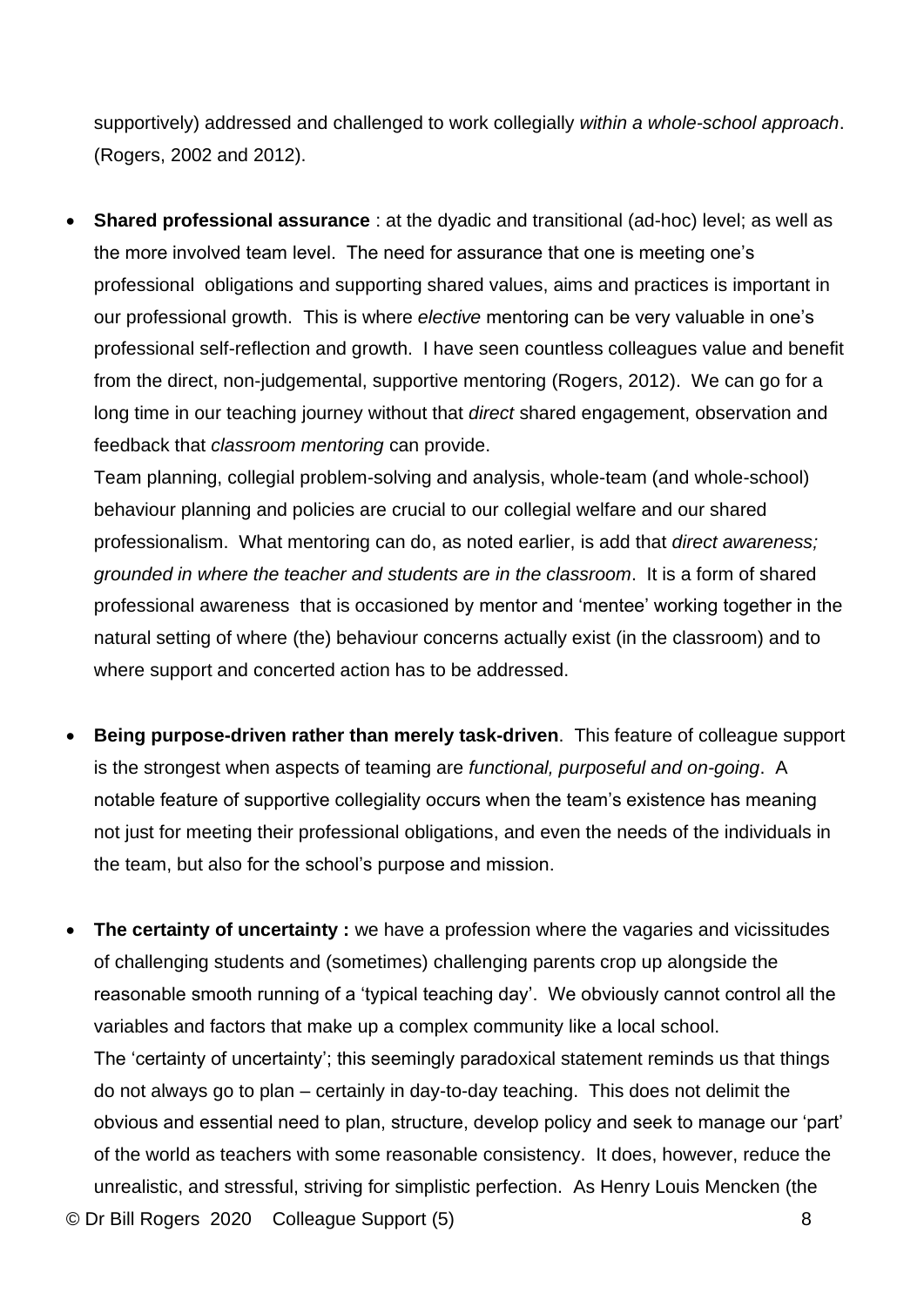noted American philogist, social philosopher and satirist) has said, "There is always an easy solution to every problem – neat, plausible and wrong." (in his essay, *Divine Afflatus).* While we live with normative uncertainty, the bigger picture of the whole-school approach (say in areas like our behaviour leadership – the way we lead, relate and manage classroom life and learning ...) will better enable us to cope with that uncertainty without self-recrimination or easy blame.

• **Commitment to face-to-face communication**. This seemingly pedestrian feature of collegiality is evidenced in dyadic, and team, contexts. What staff value, and rate highly, is the moral support that face-to-face communication gives whether in the transitional whinge\* (coping support and moral support) through to the effective practice of collaborative communication in teams. (Rogers, 2002, 2012).

Colleague support, of course cannot simply be mandated … ' … we cannot mandate what matters to effective practice'. (McLaughlin (1990) p 15). The same applies with any significant change in one's behaviour, one's practice ... ' … the more complex the change the less you can force it'. Fullan (1993) p 21.

The anomaly regarding colleague support is that while it is a fundamental – and necessary – feature of our professional life and personal coping it cannot simply be 'forced' on to others. It is more likely to characteristically occur – and find its positive response – when the school culture values, endorses, encourages and models collegiality and support within an ecology of mutual regard (rather than merely 'mandating' such support).

Form *follows* function; the function of colleague support is to meet colleague needs the best way we (reasonably) can.

\_\_\_\_\_\_\_\_\_\_\_\_\_\_\_\_\_\_\_\_\_\_\_\_\_\_\_\_\_\_\_\_\_\_\_\_\_\_\_\_\_\_\_\_\_\_\_\_\_\_\_\_\_\_\_\_\_\_\_\_\_\_\_\_\_\_\_\_\_\_\_\_\_

<sup>\*</sup>A preferred term my colleagues and I use is 'moan-bonding'. This phase was passed on to me by a colleague some years back ... The etymology of 'whinge' could be construed as *whineing* and *cringing* (not very dignified). *Moan-bonding* can be cathartic without being destructive or self-defeating.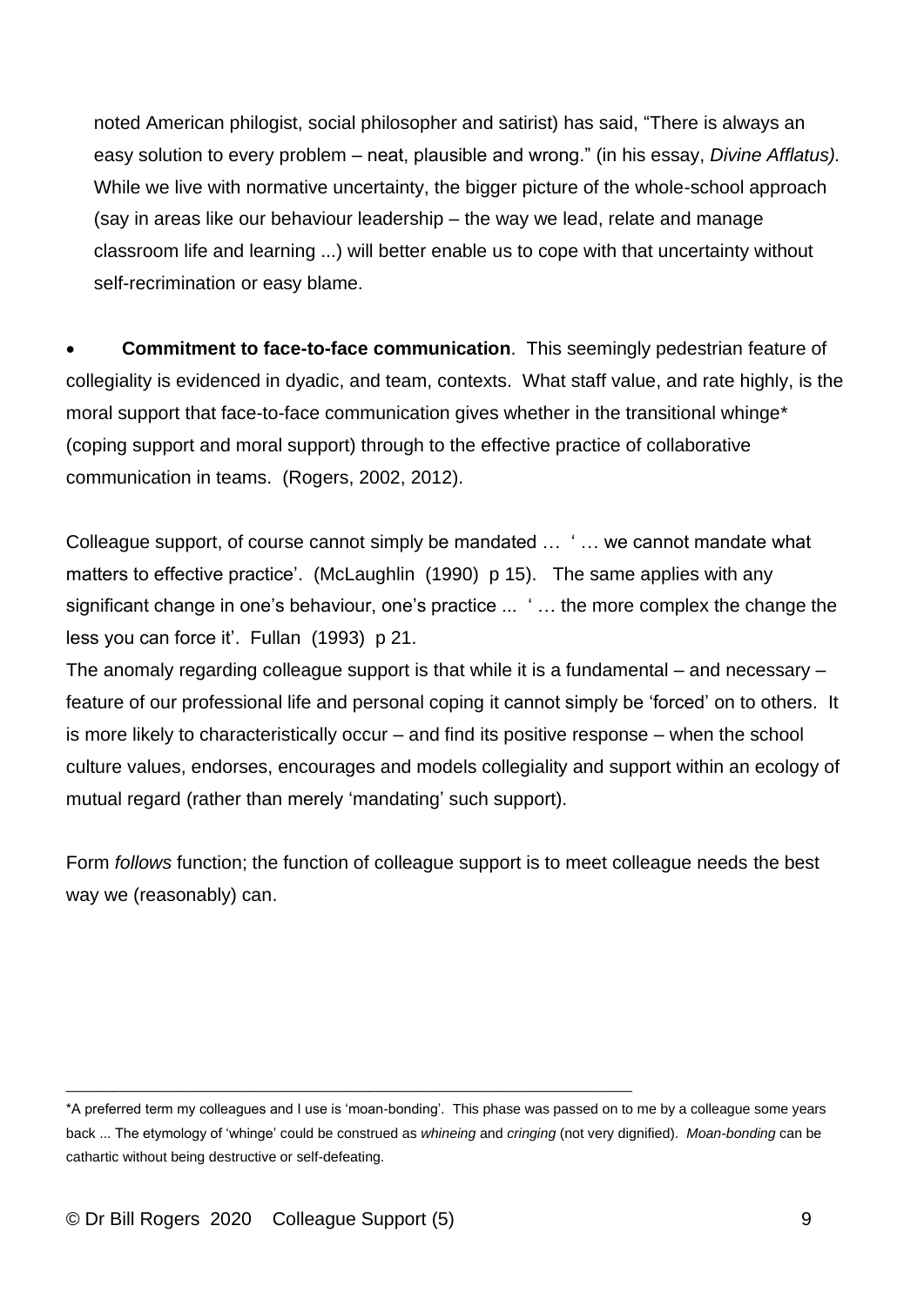

At the heart of colleague support is that shared humanity, without which any meaningful common activity – and our daily work – is more difficult. The days are long gone when teachers had to work in professional isolation, anxious perhaps that others might negatively assess and rate them. Collaboration and collegiality are not simplistic notions or some easy formula for 'successful support' in our profession; however when colleagues believe and feel they are valued, both their basic human needs as well as their professional needs are more likely to be met.

### **A consciously supportive colleague culture**

In researching collegially supportive cultures, the degree of collegial *consciousness* about the needs of colleagues (present in a school), is a critical factor in determining how colleagues feel, and believe, their needs are known and how meaningfully such needs are addressed within their school.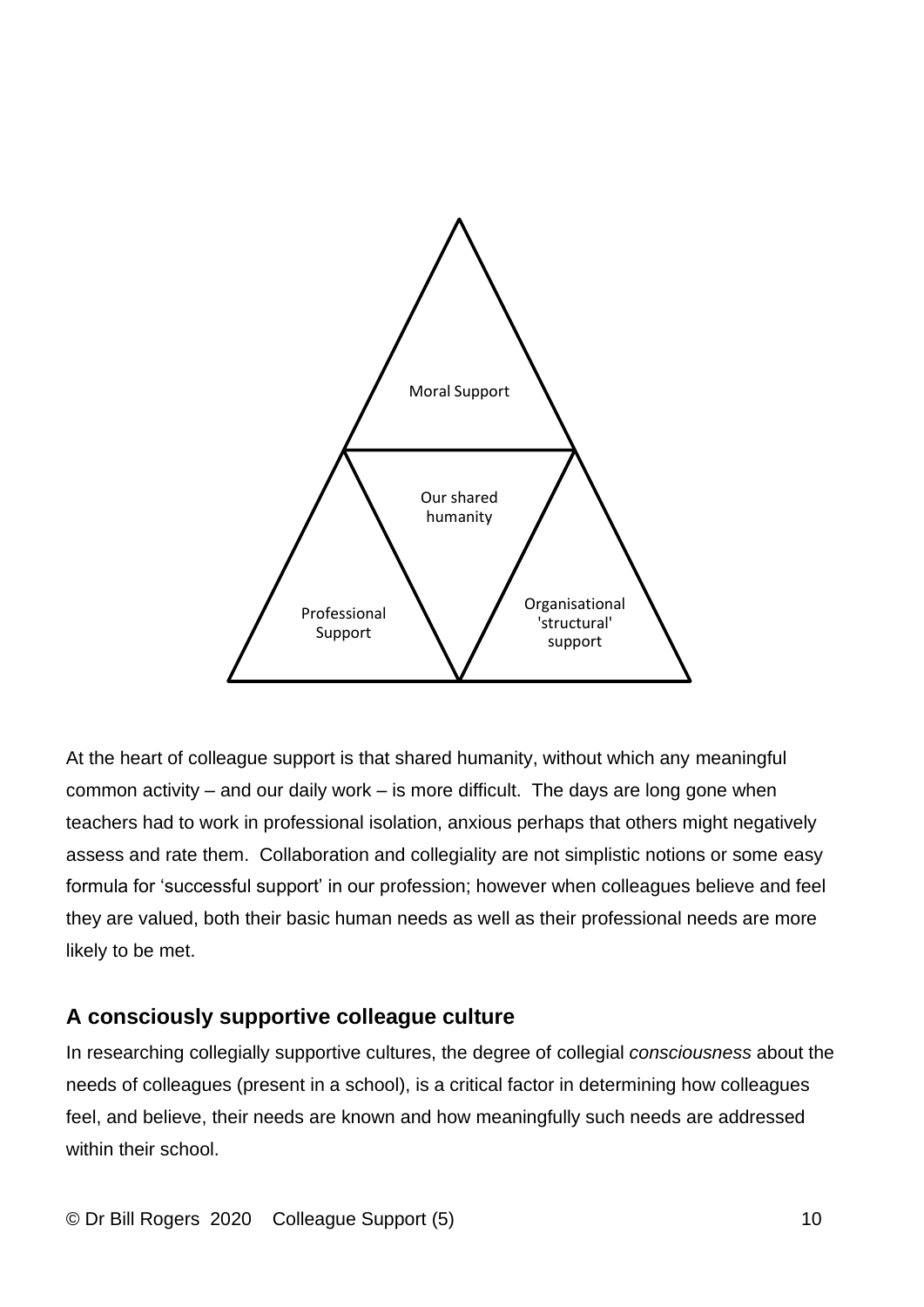Schools can be broadly represented on a continuum of consciousness from *unconsciously un*supportive, to *consciously un*supportive, through to those schools who embrace awareness of colleagues' needs and pursue meaningful needs analysis and change becoming *consciously supportive.*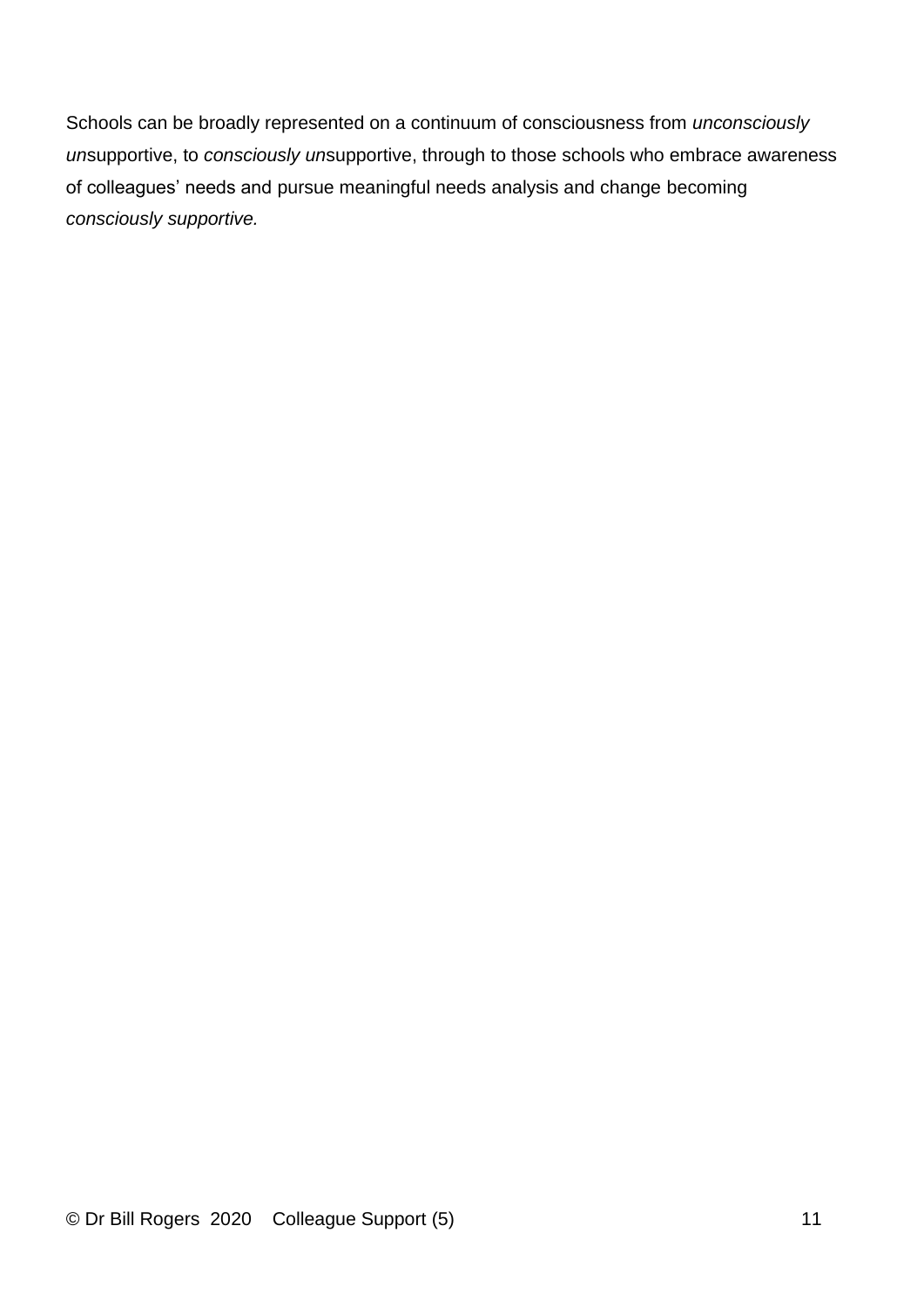

<sup>©</sup> Dr Bill Rogers 2020 Colleague Support (5)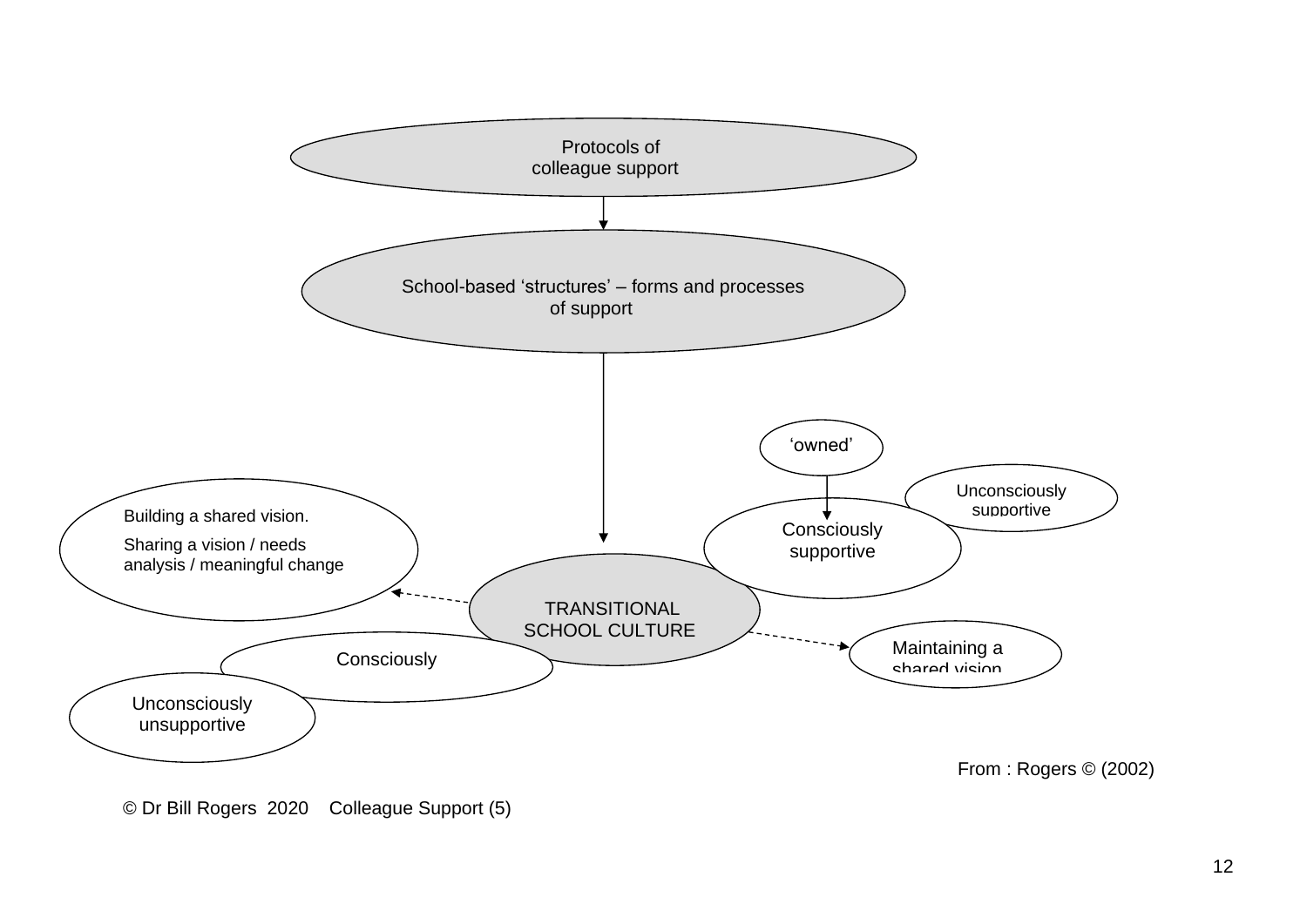#### **Needs analysis 'continuum' and consciousness of support**



Needs analysis and evaluating current position

How have the needs of colleagues – in terms of colleague support – been assessed? How *acknowledged* are the individual and collective needs of colleagues? What current 'forms', 'structures', processes' or 'policies' seek to address those needs? Where would you regard our school now in terms of its 'consciousness' of colleague support? What changes to current 'forms', 'structures', 'processes' or 'plans' will we need to make? From Rogers © (2002)

For a more comprehensive colleague support survey, see Rogers (2002, also 2012) ).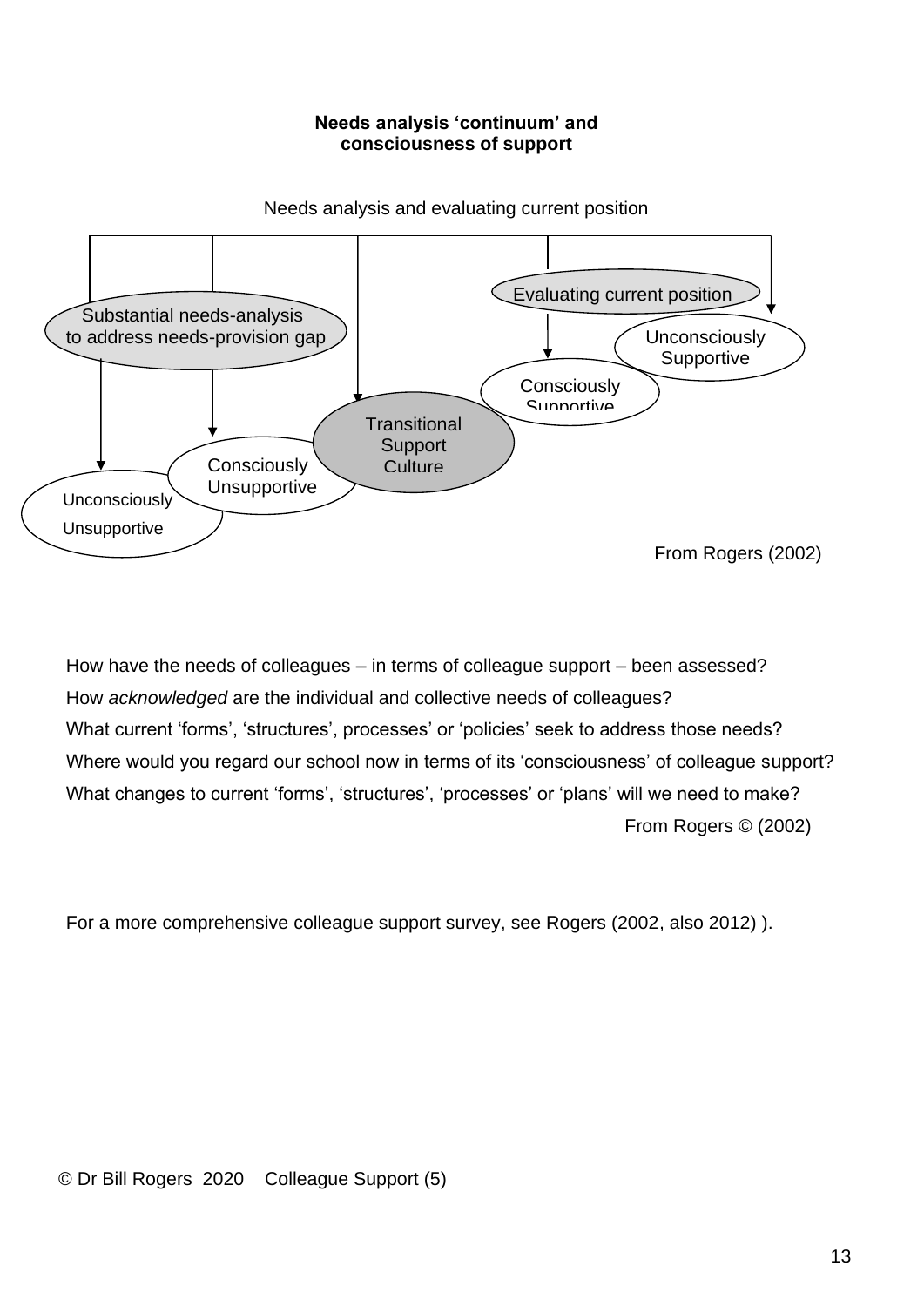In a recent major workplace survey (UK) on 'employee trust' and 'staff culture' [www.greatplacetowork.co.uk]. The audit remit (over 60m items) noted and rated :-

- How collaborative their workplace environment was and how consultative.

Are staff meaningfully involved in decisions about policy and practice that directly (and obviously) affect their day-to-day role and responsibilities.

- The issue of trust was a recurring focus in feedback : In what way am I valued (here) TRUSTED?
- What direct and indirect support do I (really) receive from my managers?
- How approachable is (my) supervisor/manager? How demonstrably supportive/caring are they (beyond words to action ...).

The lowest scoring related to *how* managers treated their employees and how they were treated in their workplace : 'integrity' compared to 'favouritism' / *selective* fairness / gender equality / ethnicity issues / selective treatment depending on age ...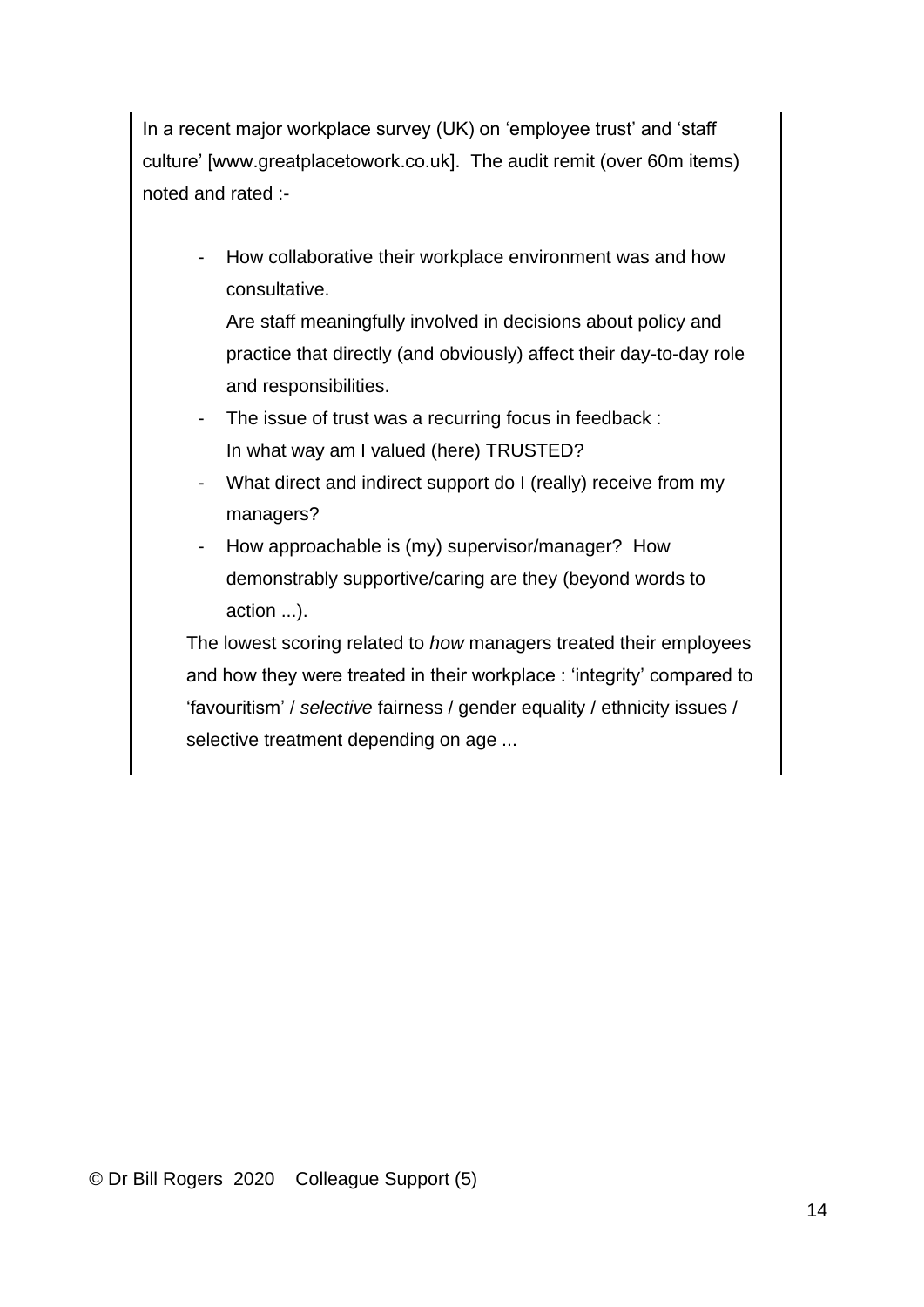## **Dot and square : a metaphor for relativity in stress coping; the day-afterday-after-day ...**

In her book *Middlemarch*, George Eliot has her lead character musing ...

"...will not a tiny speck, very close to our vision blot out the glory of the world and leave only a margin by which we see the blot? I know no speck so troublesome as self ..."

(p443, in the Vintage Edition).

There is a visual exercise I've shared with many of my students over the years. I draw a large square (on the whiteboard) and a clearly visible dot in the middle. When I ask them what they can see most students say they see a dot. Even if I ask in different ways; (keep looking) they invariable say, "a dot ..." Well, most ... It takes a few minutes for the more 'lateral' thinking to see that there is also 'white space' ... there is 'white space' *as well as* 'the black dot' *in* the square.

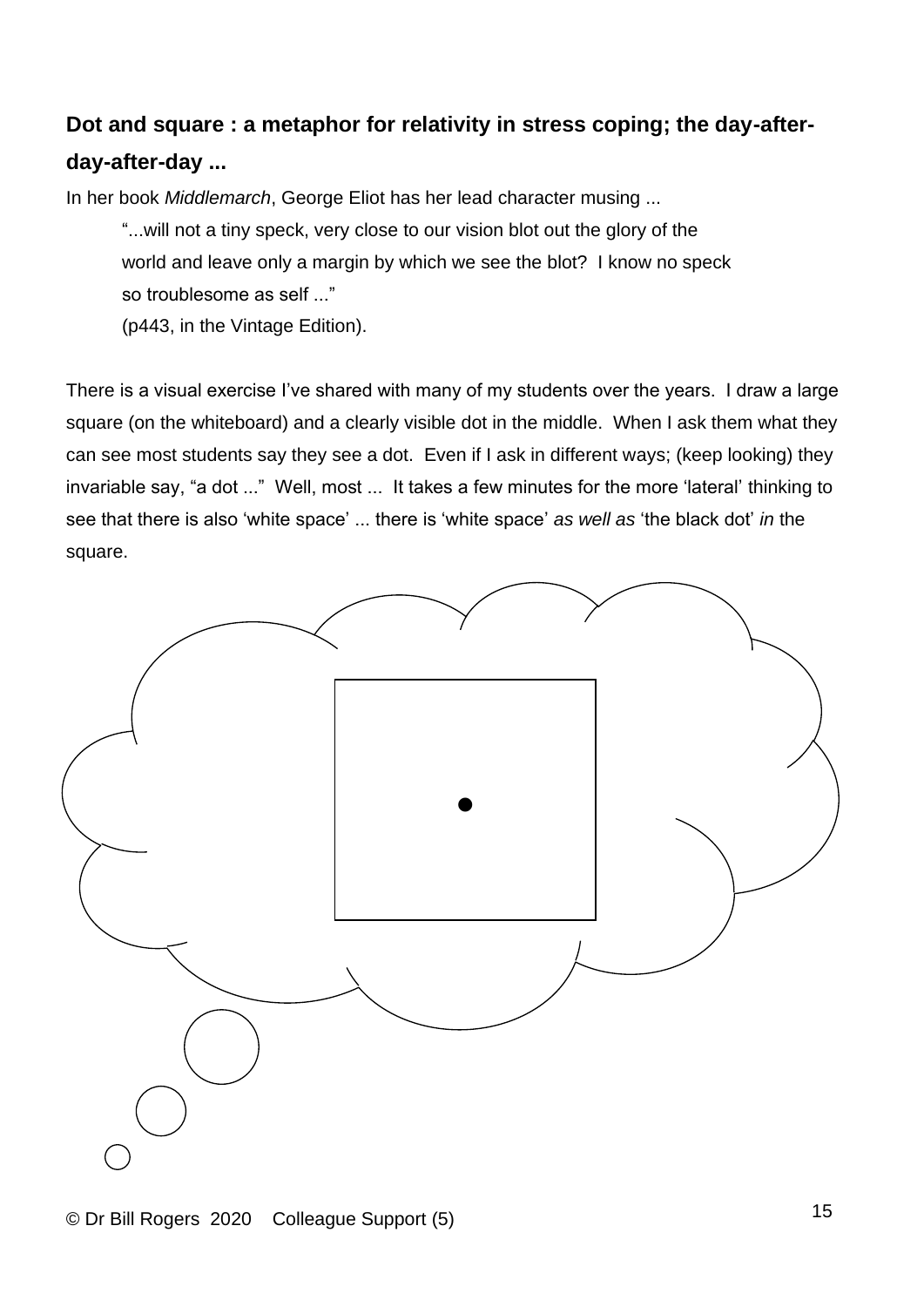This is in part a visual metaphor about 'relativity' – most of what they can *also see* (if they look) is a lot of 'white space'. It's as if the dot's strident visuality 'blocks' out what clearly *is there*; even as 'space'.

Taking my cue from 'George Eliot' (Mary Anne Evans)\* – the quote at the beginning of these notes, I want to use this as a metaphor for the 'day-after-day-after-dayness of our life and work as teachers, as colleagues. I want to use the *visual cue* (dot and square) to represent *perspective*, *relativity* and *focus* in our life and work.

When it comes to the natural stresses and strains of life and work, it's easy – at times - to *over focus* only on those – *at the expense of what we do well and right*, and (probably) most of the time. To *over focus* on our failures (or others'); on the worst in self, in others (sometimes even those close to us), on '*all* that's going wrong' … is to only see the dot at the expense of the 'white space' as it were. This is particularly acute when we catch ourselves saying things like, "It will *never* get better ...", "It *shouldn't* be like this(!)" (but of course it is, *at times*), "*No-one* cares!" (no-one?). "It will *never* get better ...", (never?) "I just *can't* go on ...". (It's difficult to go on, *sometimes very difficult* but there are others – colleagues, friends, who can and will help ...).

To merely deny the 'dot-ness' of it all (the clearly present stress in whatever form) is foolish, unhealthy. The stress (and its reasons for why we feel the way we do) *is there*; we feel, we see its impact; how can we not? At times such stress seems to overtake us – even in the midst of known, available, support from loved ones, friends, colleagues; '*the white space'* – if you like.

However in terms of stressful focus, when we *only focus* on the 'dot-ness' of it all, then that's all *we see*; we can't see the 'white space', yet it is still there, but the 'dot(ness)' and we (in our perception and focus and attention) take too much of our attention and focus. That kind of *focus* on the 'dot(ness)' – at the expense of the 'white space' – limits *focus*, coping and limits perspective on possibilities for problem-solving support. At times it can psychologically stifle and immobilise us.

The 'white space' (as it were) also *represents* that support we do have in our lives : our loved ones, friends and our colleagues who – also – live with the vagaries of day-to-day stress in our work with children and parents (and each other). They, too, know something of our shared, and normative, struggle (and needs); colleague support is there.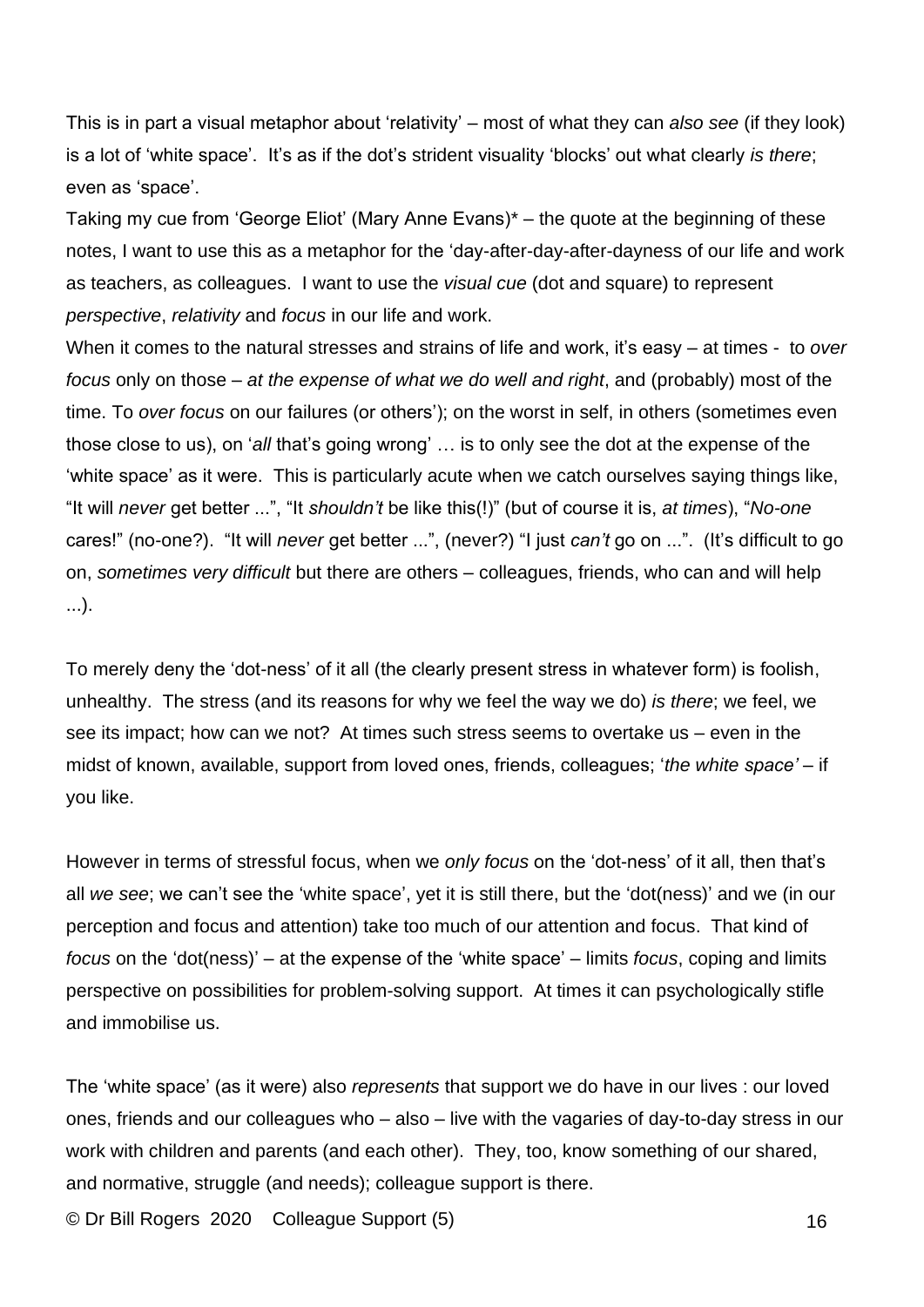When I've discussed this metaphor with colleagues some say, "... but 'the dot' is too big." "Well then, we'll have to make the white space(ness) bigger ..." (the available support). It is what the white space *represents* (in this metaphor) that gives some balance, gives some perspective, *some wider focus and relativity* to *the natural presence of stress in our lives.* That moral, professional, organisational, and structural support that can enable us in our day-to-day teaching and even beyond.

One of my favourite quotes of George Eliot's (also from the novel *Middlemarch*) is :-

"What do we live for if it is not to make life less difficult for each other." We can – at least – do that; that's our 'white space'.

#### References

BERNARD, M. (1990) *Taking the Stress Out of Teaching* Melbourne: Collins Dove.

- ELTON REPORT (1989) *Discipline in Schools, Report of the Committee of Inquiry* London: Her Majesty's Stationery Office.
- FRANKYL, V. (1963) *Man's Search for Meaning :* (An Introduction to Logotherapy). New York: Simon and Schuster.
- FULLAN, M. and HARGREAVES, A. (1991) *What's Worth Fighting For? : Working Together For Your School* Toronto: Ontario Public School Teachers' Federation.

HARGREAVES, A. (1991) 'Continued collegiality : a micropolitical analysis' in BLASE, J.

- (Ed.). *The Politics of Life in Schools* New York: Sage.
- HART, P.M. (1994) Teacher Quality of Life : Integrating work experiences, psychological distress and morale *Journal of Occupational and Organisational Psychology* 67*,*  pp*.*109-139.